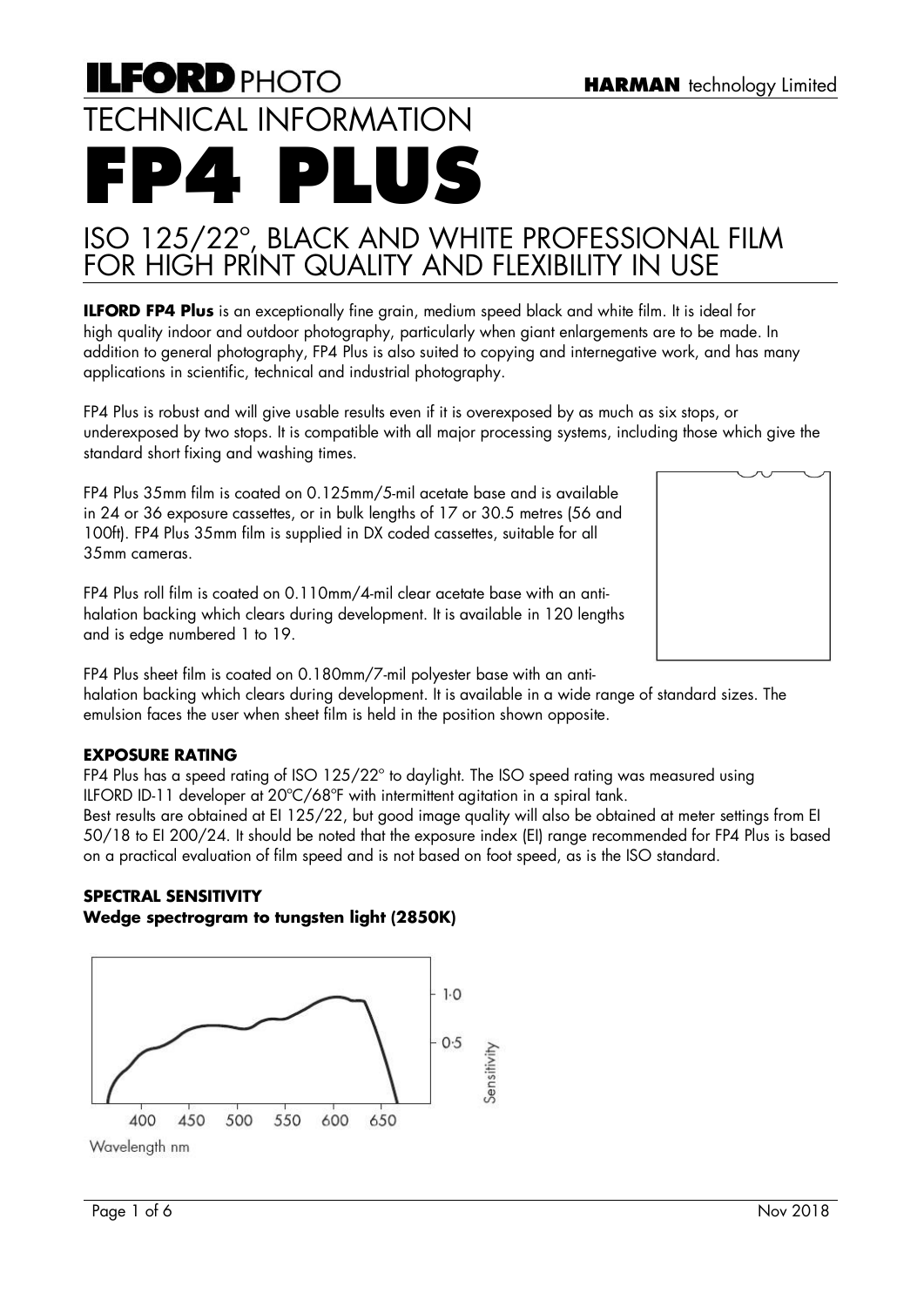#### **FILTER FACTORS**

FP4 Plus film may be used with all types of filters (e.g. colour, polarising and neutral density filters) in the usual way. Follow the instructions given by the filter manufacturer.

The exposure increase in daylight may vary with the angle of the sun and the time of day. In the late afternoon or the winter months, when daylight contains more red light, green and blue filters may need slightly more exposure than usual.

Cameras with through-the-lens metering will usually adjust the exposure automatically when using filters. With some automatic exposure cameras, the correction given for deep red and orange filters can produce negatives under exposed by as much as 1½ stops.

#### **MAKING LONG EXPOSURES**

For exposures between ½ and 1/10 000 second, no adjustments are needed for reciprocity law failure.

When exposures longer than ½ second are given, FP4 Plus, along with other films, needs to be given more exposure than indicated by a meter. Use the graph to calculate the increased exposure time which should be given once the metered time is known.

The graph is based on the formulae Ta =  $\text{Im}^{1.26}$ 

Ta = Adjusted Time Tm = Metered Time



# **CHOOSING THE BEST ILFORD DEVELOPER FOR THE JOB Manual processing Spiral tank, dish/tray, deep tank Including rotary processors**

|                            | Liquid                  | Powder                                                              |
|----------------------------|-------------------------|---------------------------------------------------------------------|
| Best overall image quality | <b>ILFOTEC DD-X</b>     | ID-11 (stock)                                                       |
| Finest grain               | <b>ILFOTEC DD-X</b>     | PERCEPTOL (stock)                                                   |
| Maximum sharpness          | ILFOSOL $3(1+9)$        | $ID-11(1+3)$                                                        |
| Maximum film speed         | <b>ILFOTEC DD-X</b>     | MICROPHEN (stock)                                                   |
| Economy                    | ILFOTEC LC29 (1+29)     | $ID-11(1+3)$                                                        |
|                            |                         | $MICROPHEN (1+3)$                                                   |
| One-shot convenience       | ILFOSOL $3(1+9)$        | $ID-11(1+1)$                                                        |
|                            | <b>ILFOTEC DD-X</b>     | $MICROPHEN (1+1)$                                                   |
| Replenishable              | <b>ILFOTEC DD-X</b>     | $ID-11$                                                             |
| <b>Machine Processing</b>  |                         |                                                                     |
| Dip and dunk               | <b>ILFOTEC DD</b>       | Best overall image quality (liquid) and long tank life              |
| Short leader               | <b>ILFOTEC RT RAPID</b> | Rapid processing, best overall image quality and<br>long tank life. |
| Roller transport           | <b>ILFOTEC RT RAPID</b> | Rapid processing                                                    |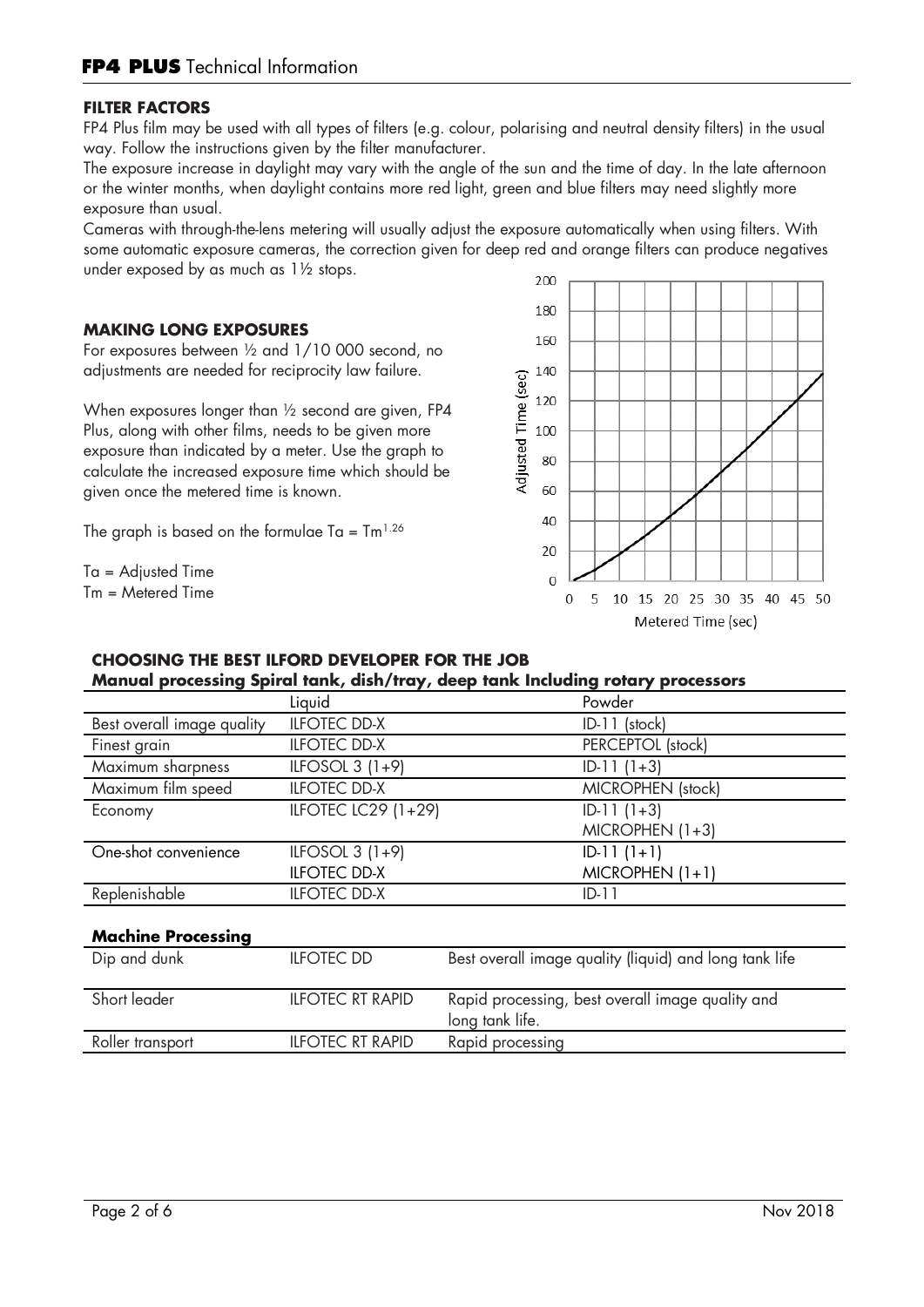# **DEVELOPMENT TIMES**

The table below gives development times for both manual and machine processing FP4 Plus. These times will produce negatives of average contrast suitable for printing in all enlargers. The development times are intended as a guide and may be altered if a different result is needed.

For manual processing in spiral tanks and deep tanks, the development times are based on intermittent agitation. Where continuous agitation is used for manual processing (as in a dish/tray or with some types of developing tank), reduce these times by up to 15%. For use in rotary processors without a pre-rinse, reduce the spiral tank development times by up to15%. A pre-rinse is not recommended as it can lead to uneven processing.

| <b>35mm and Roll Film</b>             |          |                    |                                                               |                  |  |
|---------------------------------------|----------|--------------------|---------------------------------------------------------------|------------------|--|
| ILFORD developer                      | Dilution | Meter setting (EI) |                                                               |                  |  |
|                                       |          | 50/18              | 125/22                                                        | 200/24           |  |
|                                       |          |                    | Spiral tank, deep tank, dip and dunk machines (min/20°C/68°F) |                  |  |
| <b>ILFOTEC DD-X</b>                   | $1 + 4$  | 8                  | 10                                                            | 12               |  |
| ILFOSOL <sub>3</sub>                  | $1 + 9$  |                    | $4\frac{1}{4}$                                                |                  |  |
|                                       | $1 + 14$ |                    | $7\frac{1}{2}$                                                |                  |  |
| <b>ILFOTEC HC</b>                     | $1 + 15$ |                    | $\overline{4}$                                                | 5                |  |
|                                       | $1 + 31$ | 6                  | 8                                                             | 9                |  |
| <b>ILFOTEC LC29</b>                   | $1 + 9$  |                    | $\overline{4}$                                                | 5                |  |
|                                       | $1 + 19$ | 6                  | 8                                                             | 9                |  |
|                                       | $1 + 29$ | 8                  | 12                                                            |                  |  |
| $ID-11$                               | stock    | $6\frac{1}{2}$     | $8\frac{1}{2}$                                                | 10               |  |
|                                       | $1 + 1$  | 8                  | 11                                                            | 15               |  |
|                                       | $1 + 3$  | 17                 | 20                                                            |                  |  |
| <b>MICROPHEN</b>                      | stock    |                    | 8                                                             | 9                |  |
|                                       | $1 + 1$  |                    | 10                                                            | 14               |  |
|                                       | $1 + 3$  |                    | 14                                                            | 18               |  |
| <b>PERCEPTOL</b>                      | stock    | $\overline{9}$     | $\overline{12}$                                               |                  |  |
|                                       | $1 + 1$  | 13                 | 15                                                            |                  |  |
|                                       | $1 + 3$  | 17                 | 21                                                            |                  |  |
| Non-ILFORD Developers (min/20°C/68°F) |          |                    |                                                               |                  |  |
| Acufine                               | stock    |                    | $\overline{\mathcal{A}}$                                      | $\acute{\rm{o}}$ |  |
| Rodinal                               | $1 + 25$ |                    | $\overline{\circ}$                                            | 13               |  |
|                                       | $1 + 50$ |                    | 15                                                            | 20               |  |
| Kodak D-76                            | stock    | 6                  | 8                                                             | $\overline{9}$   |  |
|                                       | $1 + 1$  | 9                  | 11                                                            | 15               |  |
|                                       | $1 + 3$  | 14                 | 16                                                            | 20               |  |
| Kodak HC-110                          | A        |                    | $4\frac{1}{2}$                                                | 6                |  |
|                                       | B        | 6                  | 9                                                             | 12               |  |
| Kodak T-Max                           | $1 + 4$  | ٠                  | 8                                                             | 9                |  |
| <b>Tetenal Ultrafin SF</b>            | Stock    |                    | $\overline{7}$                                                | 9                |  |
|                                       | $1 + 1$  |                    | 11                                                            | 14               |  |
| <b>Tetenal Ultrafin</b><br>Plus       | $1 + 4$  |                    | 6                                                             | 9                |  |
| Kodak Xtol                            | stock    |                    | $8\frac{1}{2}$                                                | 10               |  |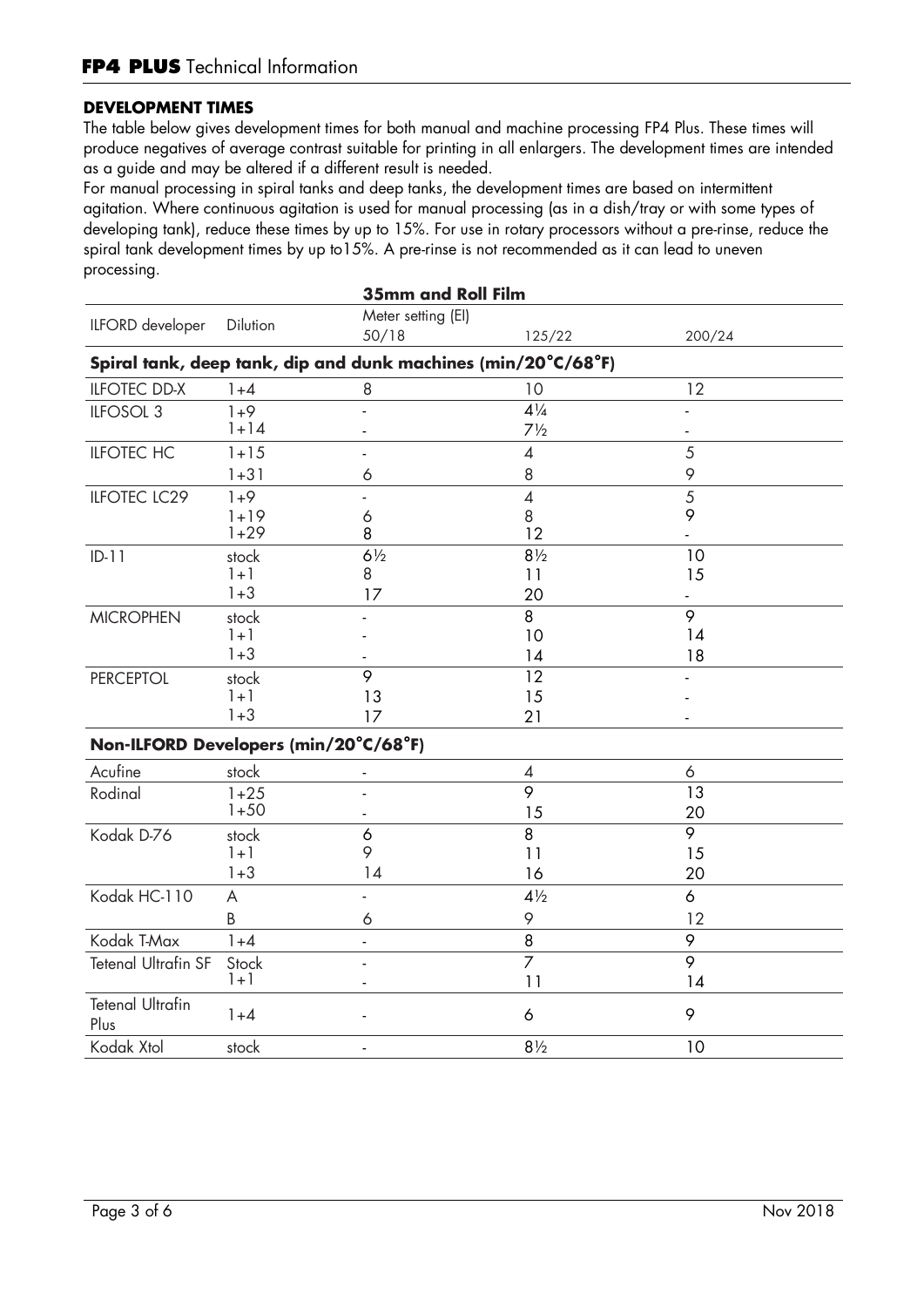# **FP4 PLUS** Technical Information

| <b>35mm and Roll Film</b>                                 |                 |                             |                |        |  |
|-----------------------------------------------------------|-----------------|-----------------------------|----------------|--------|--|
| ILFORD developer                                          | <b>Dilution</b> | Meter setting (EI)<br>50/18 | 125/22         | 200/24 |  |
| Dip and dunk machines (min/24 $\degree$ C/75 $\degree$ F) |                 |                             |                |        |  |
| <b>ILFOTEC DD</b>                                         | $+4$            |                             | $8\frac{1}{2}$ | l 1½   |  |
| Kodak T-Max RS                                            | stock           | $\overline{\phantom{0}}$    | $7\frac{1}{2}$ |        |  |
| Kodak Xtol                                                | stock           | $\overline{\phantom{0}}$    |                | 10½    |  |

#### **ILFOLAB FP40, roller transport and short leader machines (sec/26°C/79°F)**

| --<br>.<br>$\cdots$ |  |  |  |
|---------------------|--|--|--|
|                     |  |  |  |
|                     |  |  |  |

#### **METER SETTINGS BELOW EI50/18 AND ABOVE EI 200/24**

If FP4 Plus has been inadvertently exposed at settings below EI 50/18 or above EI 200/24, the following guide will ensure usable negatives are obtained. Obviously, the quality of negatives processed in this way will not be so high as conventionally processed ones.

#### **Manual processing (min /20°C/68°F) accidental exposure only**

| Developer        | Dilution | Meter setting 25/15<br>and below | Meter setting 400/27<br>and above |
|------------------|----------|----------------------------------|-----------------------------------|
| <b>MICROPHEN</b> | Stock    | -                                | ، ه                               |
| PERCEPTOL        | Stock    | $8\%$                            | $\blacksquare$                    |

**Note.** Development times may need adjusting to suit individual processing systems and working practices. If an established system is producing good results, adjust the recommended development times until the desired contrast level is obtained. Development times for some other manufacturers' developers are included for your convenience and are only a general guide. Other manufacturers can and do change their product specifications from time to time, and the development times may change as a result.

#### **Processing at Different Temperatures**

FP4 Plus film can be processed over a range of temperatures. Development times at temperatures other than 20°C/68°F may be calculated from the charts below. For example, if 4 minutes at 20°C/68°F is recommended, the time at 23°C/73°F will be 3 min and the time at 16°C/61°F will be 6 min.



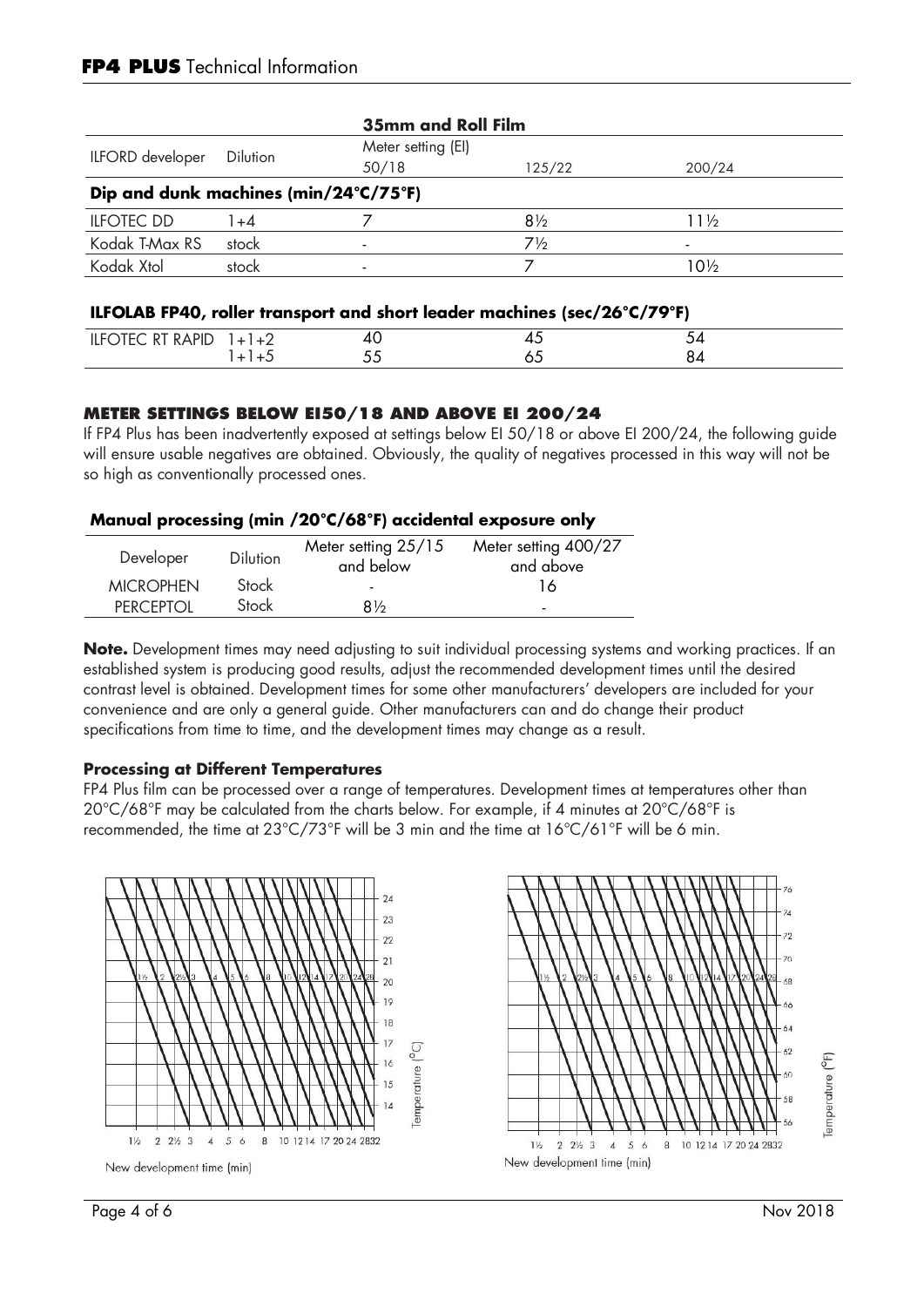#### **CHARACTERISTIC CURVE**



FP4 Plus roll film developed in ILFORD ILFOTEC HC (1+31) for 8 minutes at 20°C/68°F with intermittent agitation. This curve is also representative of the 35mm and sheet film formats.

#### **PROCESSING**

FP4 Plus can be processed in all types of processing equipment including spiral tanks, rotary processors, dishes/trays, deep tanks and automatic processors. Standard capacity figures and replenishment rates can be maintained. FP4 Plus is very robust in processing and will tolerate less than ideal processing conditions. Also, it will not contaminate the processing chemicals.

#### **Safelight recommendations**

Handle FP4 Plus film in total darkness.

#### **Agitation**

Intermittent agitation is recommended for use in spiral tanks and deep tanks. With spiral tanks, invert the tank four times during the first 10 seconds, then invert the tank four times again during the first 10 seconds of each further minute. Otherwise, follow the recommendations given by the processing equipment manufacturer. For sheet film, continuous agitation is recommended in dishes/trays by rocking the dish/tray.

#### **Stop, fix, wash and rinse**

For best results it is recommended that all process solutions are kept at the same temperature or at least within 5ºC (9ºF) of the developer temperature.

#### **Stop Bath**

After development the film can be rinsed in water but we recommend that an acid stop bath is used such as ILFORD ILFOSTOP (with indicator dye). ILFOSTOP is also recommended for all machine processing applications. When tanks or dishes (trays) of process solutions are in use a stop bath immediately stops development and reduces carry over of excess developer into the fixer bath. This helps to maintain the activity and prolong the life of the fixer solution.

#### **ILFORD ILFOSTOP**

| <b>Dilution</b>                                | $1 + 19$          |
|------------------------------------------------|-------------------|
| Temperature Range                              | 18–24°C (64–75°F) |
| Time (sec) at $20^{\circ}$ C (68 $^{\circ}$ F) | 10                |
| Capacity (films per litre,<br>unreplenished)   | 15x (135-36)      |
|                                                |                   |

The process time given is the minimum required, if necessary, a longer time may be used and should not cause any process problems provided it is not excessive